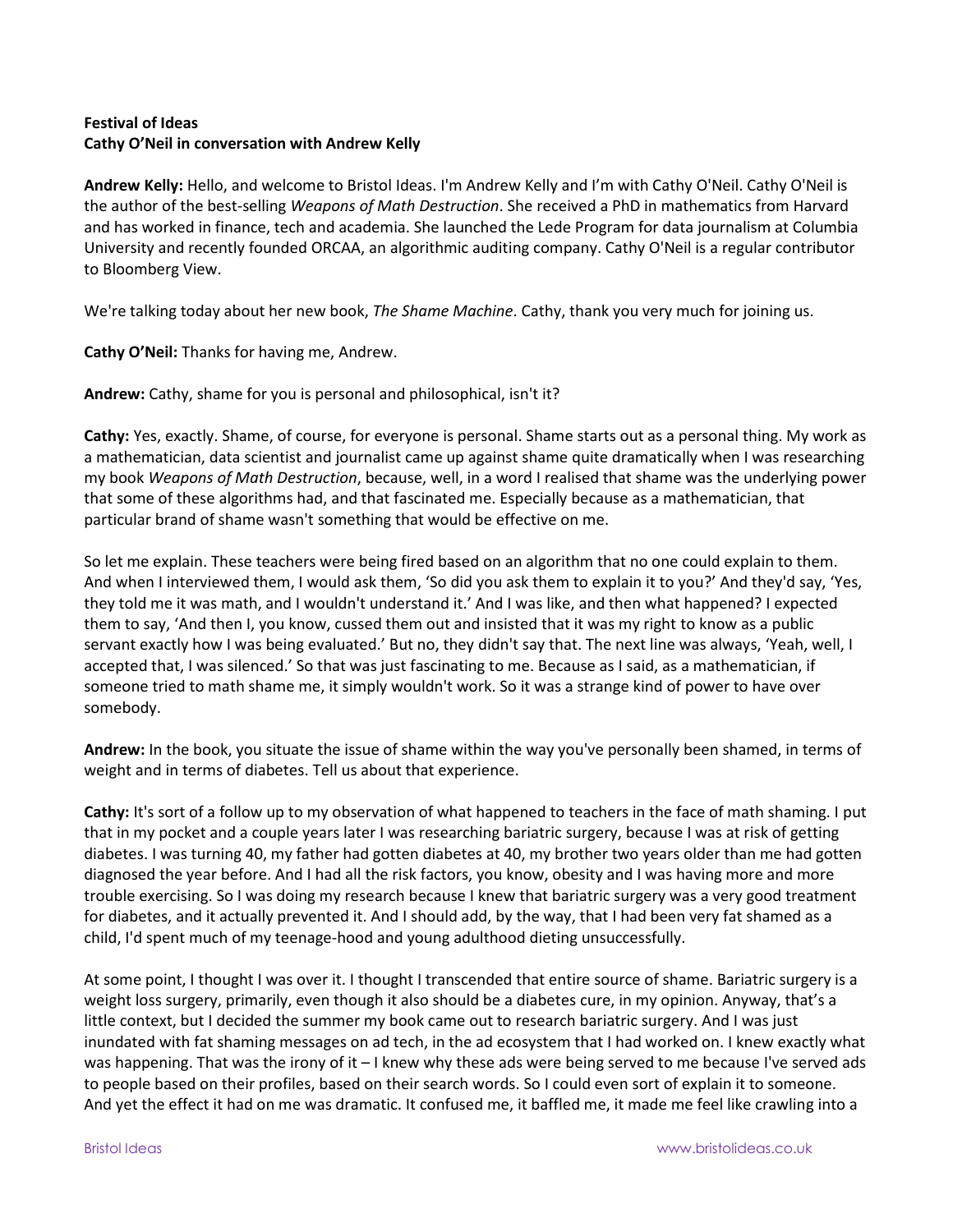ball. It made me want to pay for a quick fix. It really made me just wonder, how can I make this go away? It made me, in a word, cede my rights. And that was the connection to the teachers that I'd seen before. It was like, oh, I get it now. Shame does that. It makes us fall apart. Our sense of identity, our sense of self-worth falls apart so dramatically that in that moment of cognitive dissonance, where we're like, 'Wait, am I a good person? Am I worthy, or maybe I'm not worthy.' At that moment, you are just willing to grab at straws to try to reestablish yourself.

**Andrew:** When I was reading the book, I was thinking back to my school days, when I went through various periods of being shamed. I can recall many times having to stand in the corner because I'd misbehaved. I can remember dropping down classes at school, which my parents were not happy with and made me feel quite ashamed. And growing up relatively poor and living in what we call council housing, and you call public housing, you felt ashamed in a way, in comparison to some of your colleagues. But one of the most cruel things I remember at school – which I didn't suffer from (as lunch was always at home) – was free school meals. The kids at school who had the free school meals had to stand in a separate queue, so everyone knew who they were. And they suffered for that. There's no question about that. And I do think some of the things that I felt humiliated by, that I'm ashamed of, did stay with me for a long time – and I didn't have the worst of it, and certainly didn't feel ashamed during a period, for example, when social media existed.

**Cathy:** Yeah, well, there's a lot there. But I just want to jump on that notion that your school had a separate line. One of the things I kept coming to, just sticking with the teachers I talked about earlier, for example, for a moment, is that the power of that unfair scoring system. By the way, mathematically speaking, that was almost a random number generator, I later found out, it was very meaningless. So one of the reasons they were hesitant to explain it to the teachers is because it was random. It was just a tool of power over the teachers. And it was inherently shaming. Inherently shaming. Because it was just a number that was supposed to evaluate your teaching. And then on top of it, if they asked questions, they got directly shamed. It was a great example, I think, of how shame is used by people in power to maintain the status quo, and to blame the victims of a shaming system.

I think that school lunch example that you're describing is another example of that. I actually have a section of my book devoted to school lunches and to school lunch and shame. It's just dramatically terrible. It's the best sort of example in fact, I think, of what I call punching down shame, if I may – shaming somebody based on something they cannot choose to conform to, or shaming somebody who has no right to defend themselves or no chance to be redeemed. I call those choice and voice. And both of those, of course, are completely obvious when you're talking about children. And moreover, it's an institutional design of a school room, a school lunchroom, that does this. It's embedded in the actual design of the institution to shame children for being poor. And what it does successfully, besides shaming those children, is it sort of sets up a lifetime of saying you're poor, it's your fault, you should be ashamed, rather than the alternative, which I think is kind of the reason that we do it this way, which is this is a society's problem, we need to help folks, we need to decrease inequality, we need to remove dignity violations, and we need to recognise people's humanity.

That's just too much work for us as a society. We don't want to do it. We don't want to do that work. We don't want to acknowledge it as a universal problem. So we just blame the victims and it's just institutionally embedded. And it's a great example.

**Andrew:** Let's stay with punching down at the moment and then come on to the to the other area. You talk in the book about various examples of this: addiction, obesity we've talked about, poverty we've talked about, but also about ageing and about dementia. Tell us a little bit about that.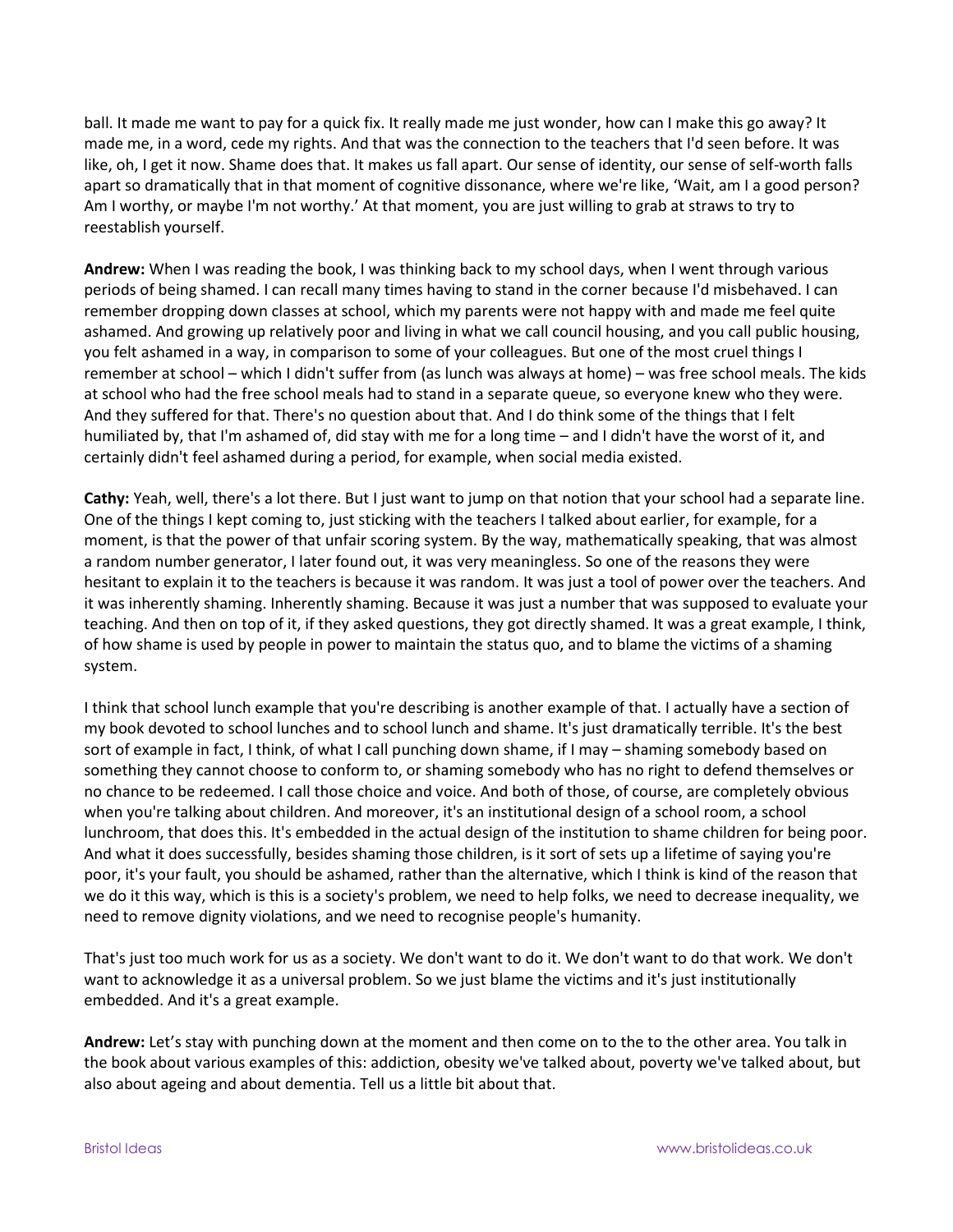**Cathy:** I was lucky enough to give a TED talk about my first book, *Weapons of Math* Destruction, on the themes of that book. And I met an anti-ageing activist, an ageism activist, Ashton Applewhite, who really explained to me just how unbelievably ageist we are without even really acknowledging it. It's not the same thing as fat shame, where you're actually just allowed to say, 'Oh, you're fat. You must be lazy,' you know, just blame people for being fat. That's just like an actually acceptable form of taunting, at least in the United States. When it comes to ageism, it's just a little bit more subtle than that, but in some sense more prevalent. Because we talk about ourselves that way. We say, 'Oh, I feel old,' you know? Once you start sensitising yourself to the extent of ageism happening around you, it's baffling. So it totally makes sense.

In fact, I think, probably the most traditional profiteering industry that bases itself on shame is the cosmetics industry. Probably the first industry that sort of really, truly profited directly by saying you should be ashamed of yourself for the natural ageing process happening to your body and in order to, like make that 'go away', quoteunquote, because you're not actually going to make that go away, you should buy this product from us and we will make you feel like you're doing something about it. And by the way, not coincidentally, will also make you feel like there's a choice in the matter when in fact there is no choice. So that's sort of classic punching down shame, that you're acting as if there is a choice, and you should make the right choice, and you should buy our product in order to do that.

You talked about dementia. As a rule, I enjoy debunking pseudoscience. So I grabbed the opportunity in this example, which was the product called Prevagen, which is highly, highly advertised in the US. Maybe also in the UK, I'm not sure. But it's this… it's really terrible statistics. One of the things that's different, instead of just shaming women, it actually shames men just as much, so that's an innovation, I guess, which is to say it sort of makes people feel like oh, if you're older, you must be losing it, you must be going senile, you're not as quick as you once were, you have to keep up. And a lot of the ad is in the theme of you have to keep up with your younger colleagues. And the idea is you take this extract of jellyfish, and then you're smarter and you have better memory. There's no evidence to that. The so-called study that they designed failed to come up with anything so they just did a bunch of cherry-picking of data until they could claim that they had a result, which was absolutely not science.

But I guess the larger point is… well, there are two points. One is that it turns out it's very profitable – because this is a company that's making a huge amount of profit – very profitable to shame people based on the natural ageing process. And number two, it helps to have pseudoscience backing it. So there's like that kind of authoritative, you know, you're not as scientist yourself, so you can't ask questions and you should just trust us – that aspect, which I'm always attuned to, because as a mathematician, and as a scientist, it is an abuse of authority and trust.

**Andrew:** It's incredibly valuable work you've been doing there. You talked about the shame industrial complex. Could you explain that for us?

**Cathy:** Yes, so I wanted to sort of capture this notion... Shame, of course, can happen between two people and I talk about that as well. But I wanted to capture this larger notion that I was becoming aware of in my observations of shame, where institutions and corporations were either profiting directly by shaming people or they were institutionally propagating themselves, keeping the status quo fixed by shaming people. This social mechanism of shame was being used to profit the institution. One example would be the Catholic Church. Instead of acknowledging the abuse by priests, they shamed the victims for decades, just to avoid accountability, right? So there's a huge amount of power shame, shaming by power to hold power to maintain power. And then there's profiteering shame, which is shaming by companies to make money.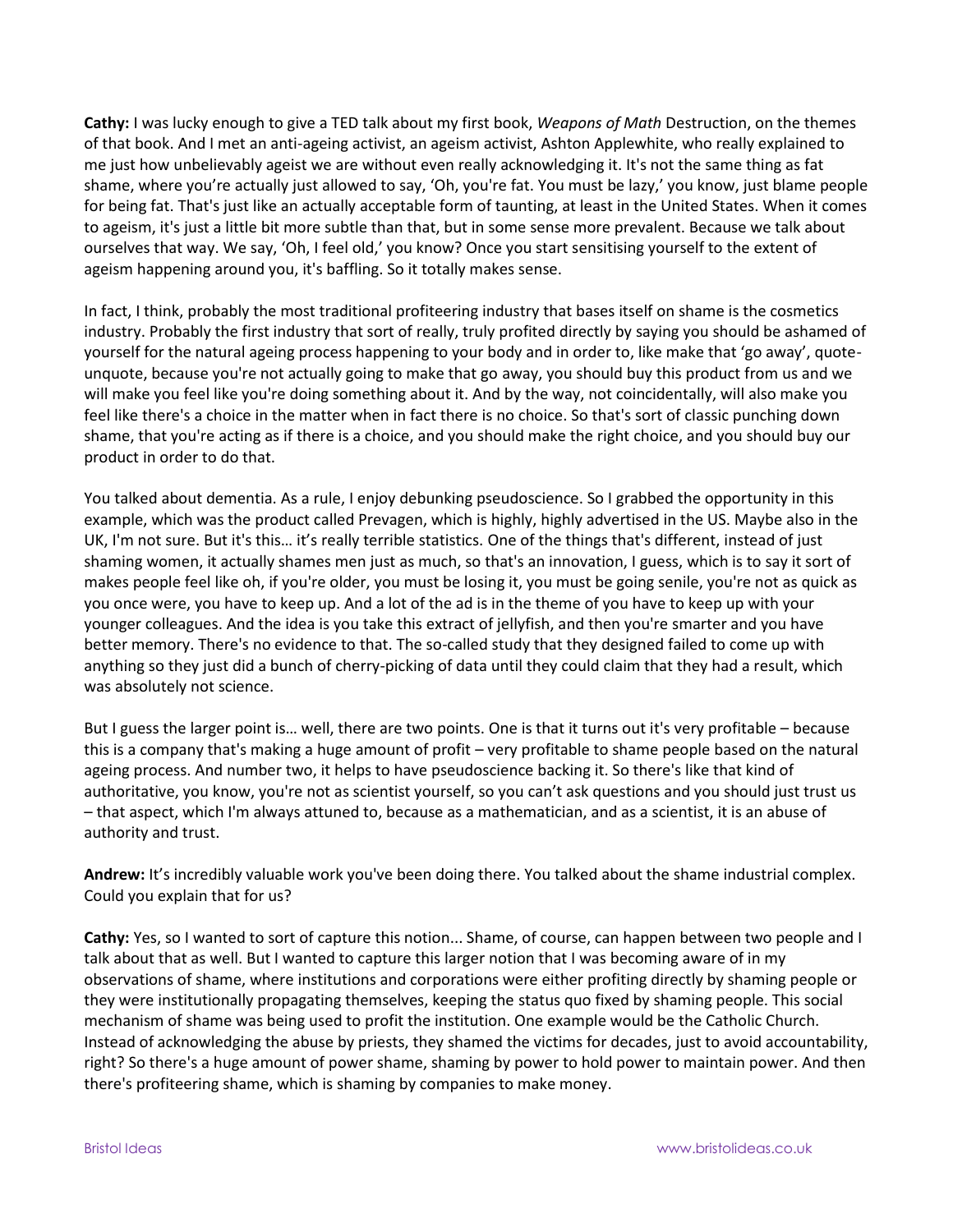Now, I will add, by the way, that there's a new form of that second type, that profiteering type, where instead of in the traditional model – the cosmetics industry, the weight loss industry, I would even say the rehab industry, and for that matter, pharmaceutical companies like Sacklers which were profiteering off addiction, that model is to make people feel ashamed to make them buy your product – there's a new model, and that is social media, which is not directly shaming people to make them buy your product, but rather setting up an environment where people are become addicted and conditioned to shame each other. And while they're doing so, profiting off them. In other words, Facebook and Instagram, TikTok, all of them, they basically build their algorithms to serve you the content and put you in an environment, a designed environment, where you and your friends will be served the most outrageous content from the other nearby but different norm group.

So you'll be outraged and you'll lob a shame grenade over the corner of your circle to the next circle over. They will then become outraged that you tried to shame them and they'll fire back and you get in these endless cycles. Why does this work? Because it optimises profit for the social media engines. And so it is not surprising when you think about it. That what keeps us on Facebook – which is what they optimise to do – is getting into these shaming spirals.

There are two reasons for that. First of all, shaming feels terrible. It feels terrible to be ashamed, so you really want to punch back as soon as it happens. And number two, which is probably even more important, it feels good to shame other people, it actually feels good. There is a pleasure centre stimulation when we shame other people. And that's OK historically, right? We evolved not just to survive in a community, but to police that community to some extent, in order to keep the community cohesive. So there are impulses to shame other people when they break the rules that that can be healthy. But in the age of social media, those sorts of healthy impulses have been hijacked to become toxic. And that's actually what we get retweeted for and liked and reposted for. So we get conditioned to perform more and more toxic behaviour in the context of shaming and in the context of profiting the social media platforms.

**Andrew:** So you've got punching down, but you also talk about punching up, and perhaps a better use of shaming techniques. Tell us about that.

**Cathy:** I've only talked really about un-useful versions of shame until this moment, but I don't want to make the claim that we should stop shaming. Shame is really important. As I pointed out, there are healthy uses of shame. Shame is essentially the way we convinced people that there's something that they want and then there's something that the community that they live in wants or needs, and they have to balance those two issues. They can't just do what they want, they have to sometimes do what the community needs them to do. An example would be shaming someone for hoarding food in a famine. You have to share your food in times of scarcity. And that's appropriate. It's appropriate because it saves lives. And the flip side of that is being ashamed, being shamed, feels so bad, in large part because in the context of famine and hoarding food, if you were doing something that was shameful, the threat of being expelled from the community and dying of exposure was real. So it made sense for it to be an existential threat to your existence.

So punching up shame, which is basically the opposite of punching down shame, means that you are shaming somebody who has a choice and who has a voice. And again, what that means is they could conform to the norm, they have the choice to, unlike somebody who's poor who can't just be like, 'Oh, I've decided to be rich.' They have a voice which means they can defend themselves if they've been misinterpreted. It means they can be redeemed, which means that they're going to be seen by the community long enough to be seen to be improving their behaviour. So it's not like a sort of drive-by shaming event where you just shame someone, you never see them again, you lose touch with them, which so often happens on social media. Punching up means, 'I'm watching, and you have a choice and you're making the wrong choice, and we need you to do better.'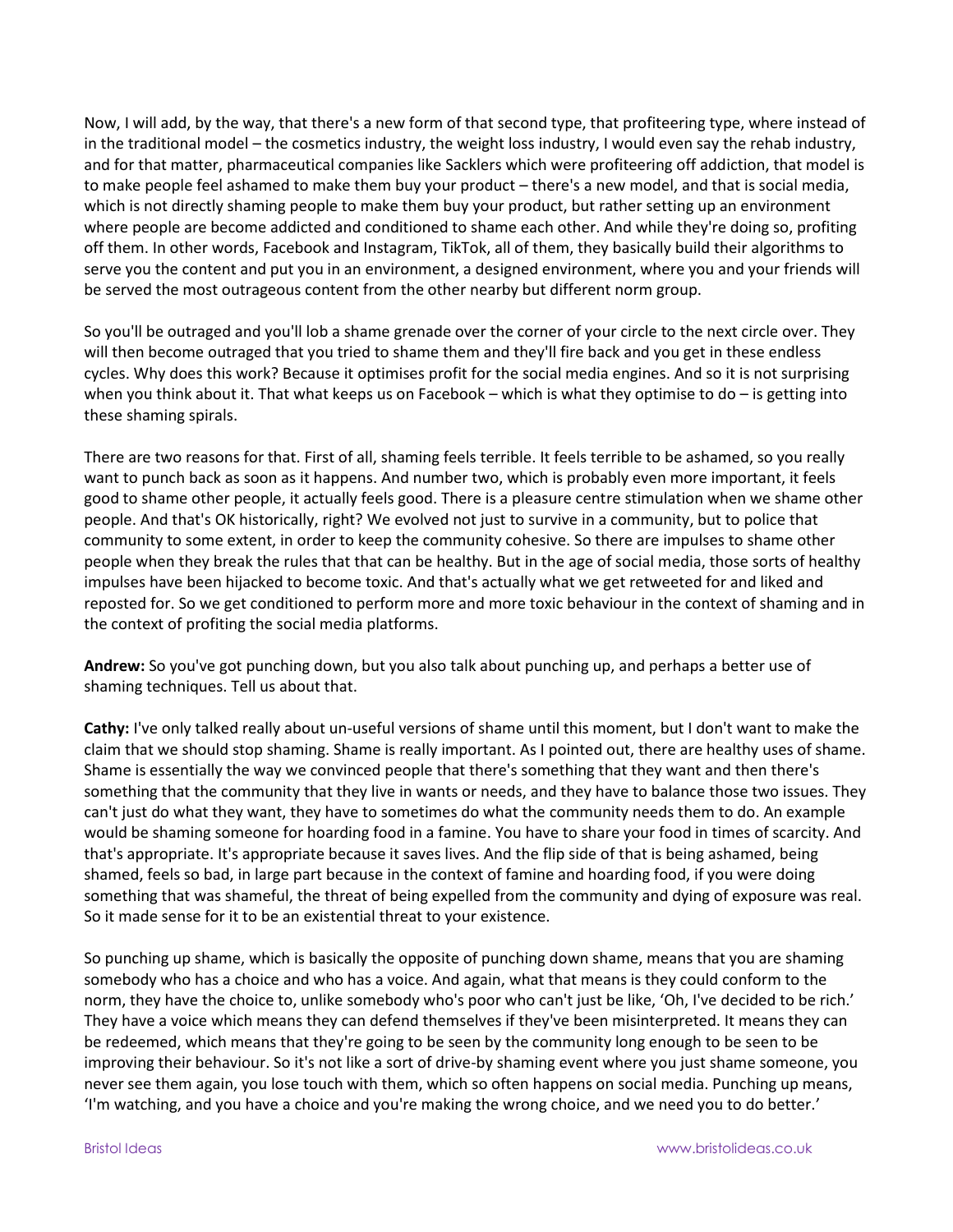**Andrew:** I think when it comes to holding the powerful to account, for example, we've got a very interesting case in the UK at the moment where our two senior politicians, the Prime Minister and the Chancellor of the Exchequer, having claimed not to have attended parties under lockdown, abiding by the rules that everyone else was expected to abide by, have recently been fined for attending parties during lockdown and have refused to resign. It's a problem compounded by them effectively misleading Parliament, which should be a resigning matter. But it is difficult to see, particularly at the moment where the argument is, well, they've apologised, it was a mistake, they've paid their fine, but there are bigger issues to deal with – the cost-of-living crisis through to Ukraine – how shamed they can be, and what action can be taken against them.

**Cathy:** I completely agree with you that this is a perfect setup for punching up shame in the following senses. They have broken norms that they expected other people to agree to, evidently. And so there is a sort of shared norm by which people – and by the way, I should say that punching up, even though it means it's appropriate shame doesn't mean it's going to work. So punching up shame doesn't always work. It requires that the people you're targeting actually share the norm. And it requires that there's a certain amount of pressure for them to conform beyond just their felt shame. So is the norm truly universal? That's an important question. And I think that probably the most disappointing thing for the average citizen is that maybe Boris Johnson didn't actually believe in these things, believe in these rules. And that's the hypocrisy that is so obnoxious. Maybe he doesn't mind misleading parliament and that's also something that's shocking, because that's a norm that is expected to be universal. And then the question is, is there enough pressure to actually force him to do more than just apologise? And, of course, I did in the book talk about the fact that there's a difference between a fake apology and a real apology.

I have this notion in my book, which is the phases of shame. The first phase of shame is when you just feel ashamed. There's the possibility that Boris Johnson just never felt ashamed of his actions, so that would really mean that he doesn't share the norm in the first place. So let's put that aside as a possibility, in which case it's just not going to really work unless somebody else makes him resign somehow, with some kind of threats. But let's put that aside and assume that he did actually feel ashamed of this.

The second stage of shame would be a cognitive dissonance, where you're just like, 'Am I a bad person for this? I don't want to think of myself as a bad person. I will stop thinking about this.' So it's kind of a denial phase. Most people have private issues that they feel ashamed of, and they have private interactions with themselves over it. They can sit in denial for years, possibly forever. They could get triggered to feel shamed about something again, and then go back into denial. That's typically how people end their lives. They don't really go to the third stage. Which Boris Johnson was probably forced to, because it's not something that can be left alone, right?

The third stage would be reckoning. That's a personal reckoning. That's when you say, 'Oh, I really did something wrong. I really did something wrong.' By the way, you can also go through reckoning and the stages of shame if it's punching down shame, where you recognise, 'Hey, this doesn't work for me.' I feel like I went through stage three at the age of 25 when I said diets just don't work for me. And even if you go through stage three, you can still be triggered back to stage one, as I was researching bariatric surgery. I felt fat shamed again. So then the question is, did Boris Johnson ever actually reckon with his shame? That's a big question.

And then the fourth stage if one gets there, which is not always true of course, is when you don't just reckon with it as an individual, but as a society, that's when you say, 'Oh, wow, like people like me are really screwing it up for the rest of the people because we set bad examples and blah, blah, blah.' It's thinking about it as you are not just one person, but as a member of society. It's a social justice issue. Sometimes, if you're thinking fat shaming, you're like, wow, like, the diet industry really makes money off of products that don't work, and they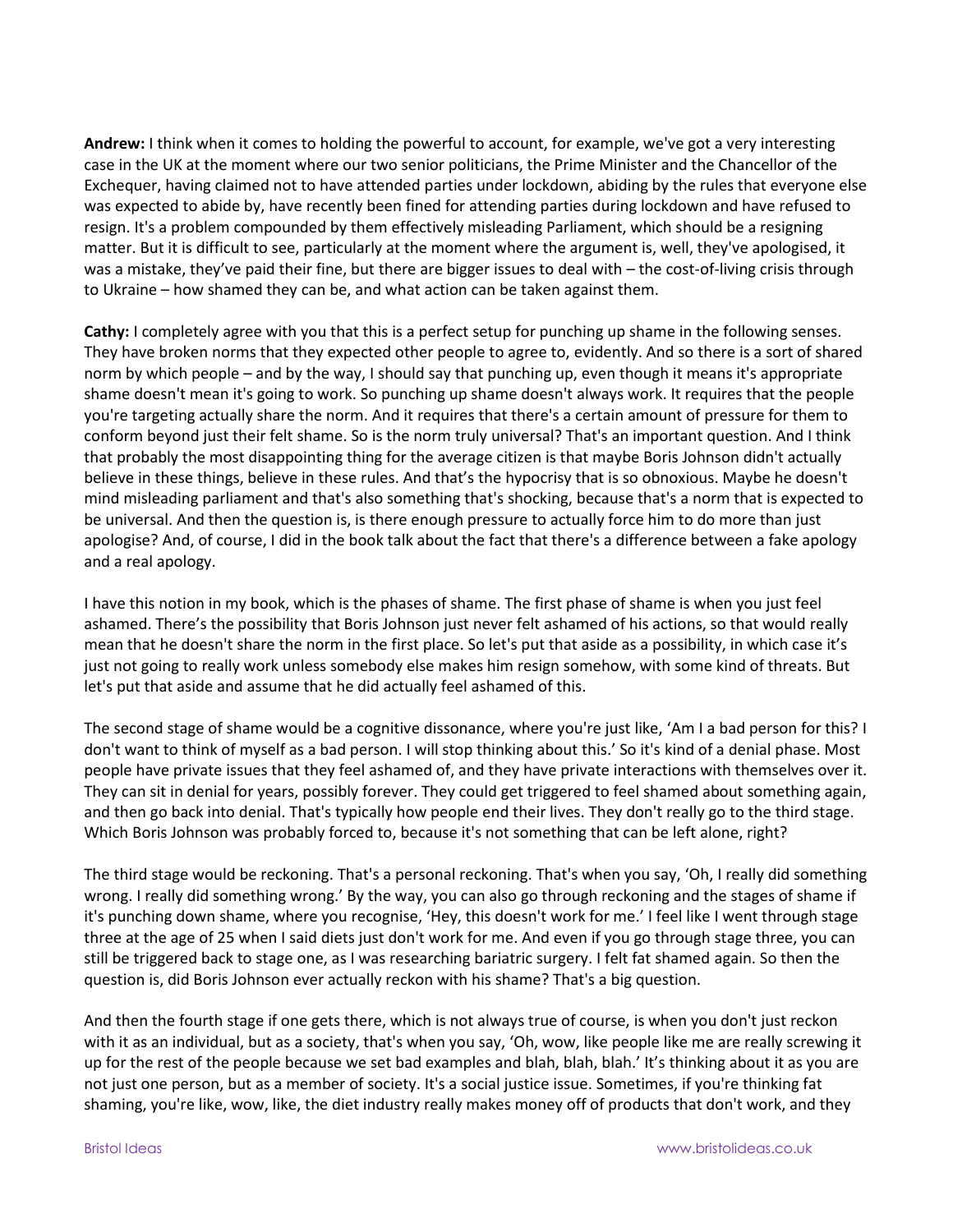charge us money, and they make us feel bad for the product failing. That would be stage four of fat shaming. So going back to the apology, and I'm sorry this is such a long-winded answer, but you can really tell when somebody apologises whether they've gone through the reckoning.

You can tell when a when somebody's gone through the reckoning phase, the first or the second reckoning, as a personal matter or as a social justice matter. If they haven't… let's start there. If they haven't gone through that reckoning, they will say, I'm sorry it made you feel bad, what happened. Because they haven't acknowledged, they haven't reckoned, they haven't acknowledged that what they did was shameful. And they can't say it out loud.

It's actually kind of amazing when you're observing this…I mean, I'm not saying it's a perfect model for how people go through shame, but it's a pretty good model. You'll see that when people really have reckoned, they'll say it. They're like, 'Oh, yeah, I did it wrong. I was wrong. And I hurt people. And I'm sorry.' And that just makes such a difference, because it's a real apology. I haven't studied Boris Johnson's apology. But certainly paying a fine doesn't require reckoning. Giving a true apology does.

I have an example in my book of George Wallace, who was a segregationist, a virulent segregationist. He blocked Black children from going into a school at a certain point. And then he was shot. He was running for president against Shirley Chisholm, a Black woman, who visited him in the hospital after being shot, and he was so touched by her humanity that he really went through the reckoning, not just for himself, but as a social justice issue. He apologised full-throatedly to the Black community and was beloved by them after that. It just goes to show you that you can actually do something much worse, much worse than having a party when it's against the rules. If you really truly apologise, people will forgive you. The best possible thing that we can say about humans is that we actually do forgive each other. But it does take that reckoning to have happened and a real apology. So you'll have to tell me what the apology was like.

**Andrew:** Oh, I think it was… I think its seriousness is in question, really. I think that it's on top of statements made to in the House of Commons saying that no parties took place, and it's also on top of the big campaigns that happened in last spring, for example, on making sure that people didn't break lockdown rules because the NHS, our National Health Service, would have been overwhelmed, as any health service would have been overwhelmed if there hadn't been actions taking place. I think most people… certainly the immediate opinion polling suggests that it's disingenuous, but, of course, these things can change very quickly. So I don't think people accept it. The story has a long way to run yet. It's only the first, for example, of the fines. There are other parties that are being investigated and we'll have to see what happens over the next few weeks. Before this, before Ukraine, before the Russian invasion of Ukraine, there were a number of MPs in his own party who were lining up for a vote of no confidence in his leadership, and it was thought that that may have gone through, but of course the international situation has changed that. But certainly the feeling I get is that people see it as disingenuous. But on the other hand, his colleagues are rallying around him.

**Cathy:** It's interesting to me, the lawyered-up apology. I think you guys have a litigious society, we have a very litigious society. I talk about Harvey Weinstein's lawyered up apology/non-apology. It is interesting to me, because, again, we do forgive people with real apologies. So the lawyered-up apology is self-defeating, because lawyers never allow you to admit wrongdoing. But without that admission, it's just a fake apology, and it will never actually clear you. I don't know really what lawyers think that they're accomplishing. They're just sort of extending the conversation longer, which is not to the benefit of the person who's trying to get the conversation to move forward. And I think you're right that the war in Ukraine is probably the distraction that Boris Johnson wanted and possibly needed to end this conversation. But it might just continue. Once people get used to the shock of this European war, I feel like they're going start paying more attention to domestic matters again.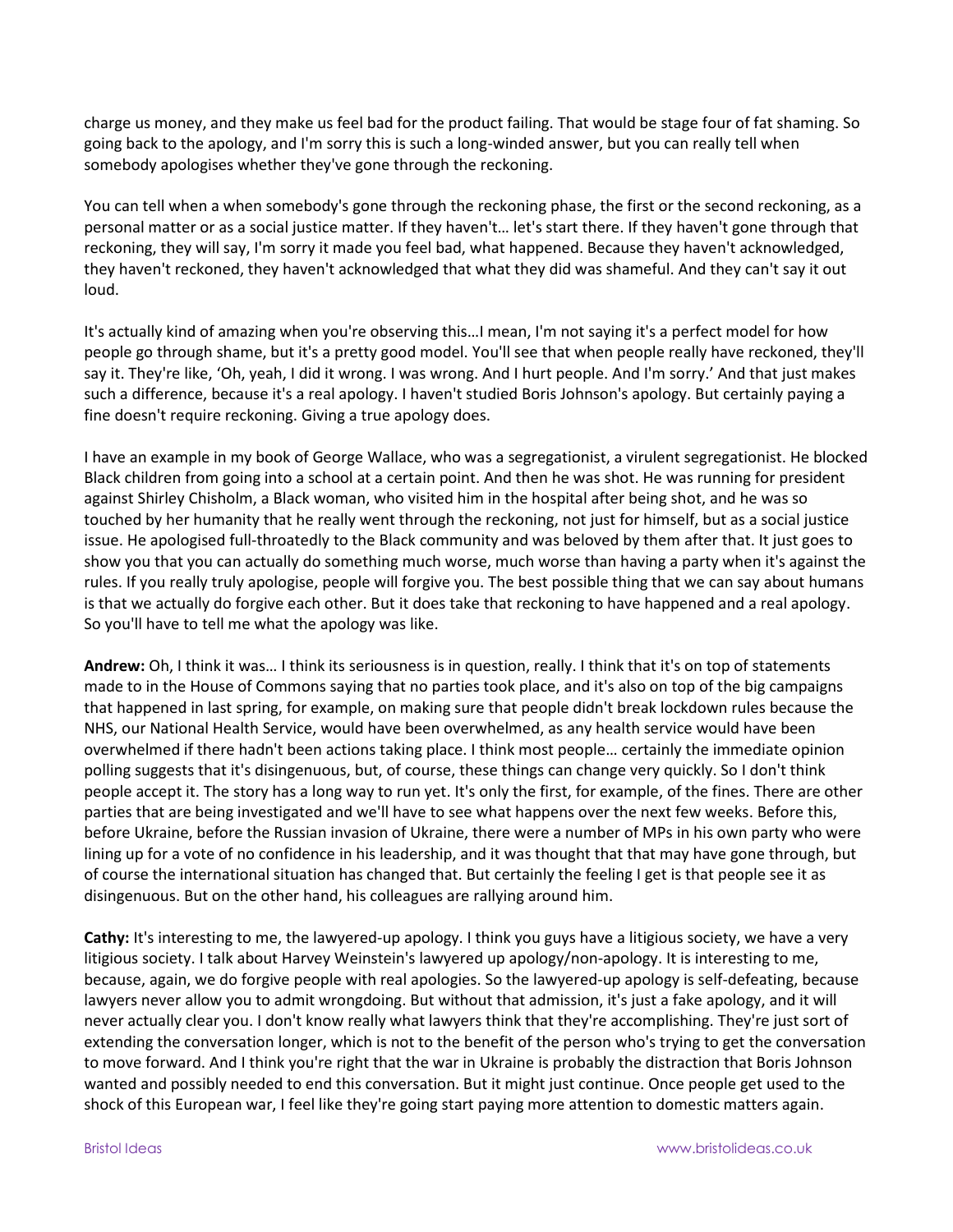**Andrew:** I just want to ask you about a couple of other cases. You've talked about Harvey Weinstein. You talk about a number of successful cases of punching up. Larry Kramer's work, for example, was one during the AIDS crisis. And the second one, interestingly, going much further back, was the work of Mahatma Gandhi. Could you just tell us a little bit about those two?

**Cathy:** Yes, so Larry Kramer was an AIDS activist, a gay man who was simply sort of reviled as just too much at all times. He was too extreme, he was outrageous, which he was for the norms of the time. And I wanted to make the point that punching up is never considered polite. Shame is not a polite tool. Shame is a very crude, vicious tool, actually. Sometimes it's the only tool. And for civil rights movements, it is sometimes the only tool.

Mahatma Gandhi's Salt March, I talk about how he was viciously punching up at the British Empire for just not living up to their own stated ideals. So there's a norm there. And he was saying, you know, you're not what you think what you claim to be, you're hypocritical. And that's never polite, right? It's brutal. To actually punch up successfully requires you to topple the status quo, to expose them as cowards and hypocrites and to force their hand. And these are people who are in power, they don't want to change…. For that matter, Martin Luther King… we have a Martin Luther King Day in the United States, and people always pull out the sweetest, most peace-loving quotes that he said – it's highly edited. It's a very sort of sanitised version of his actual speeches, which were much more progressive and fiery. And it should be said that as much as we all claim to love Martin Luther King today, he was actually hated at the time because, again, he was punching up and he was doing it well. He was not considered civil – that was the biggest complaint, he was asking for too much too soon. It's not civilised.

So one of the most interesting things about punching up is that it's sometimes the only way progress is made and norms are changed.

Me Too is the movement I've referred to with respect to Harvey Weinstein. It doesn't look good for the folks who are put being targeted, right? They don't like it. They complain about it. They think they're going too far. It's uncivil. It's, 'How was I supposed to know, give me a pass because I was raised in a different time, blah, blah, blah.' The point is that, yes, it feels bad to be punched up at. You shouldn't expect, if you join a civil rights movement, that people will thank you for it. People will in fact tell you to stop because it looks bad. And that isn't a sign that you should necessarily stop if what you're doing is what you think is right. But you should, of course, make sure that it is in fact punching up, that it's not just punching down in a performative way.

**Andrew:** I want to move on to how this can be used progressively now, but just before that, you refer in the book, which is a big debate here in certain circles, about cancel culture. How serious a problem do you think this is? Or is it a problem at all?

**Cathy:** I think cancel culture is real. I think there is a chilling effect based on the policing of everyday people on social media. Again, there's a kind of pseudoscience going on, if you don't mind me saying it this way, of selection bias. The people who are most loudly complaining about cancel culture are the very people who have a voice and probably made a bad choice and were shamed for it and don't like it, right? So the true people that are being cancelled, the people that are truly being cancelled, I should say, are being silenced. You don't hear from them. There are people who make a mistake, and get publicly shamed for it, and you never hear from them again. Or the people that never get a job because of something they posted or a friend posted on social media that makes them look bad. You just don't hear from those folks. You hear from the people who don't like having consequences to their actions. So it's this ironic thing where the very people complaining about cancel culture are probably not the ones that are suffering from cancel culture.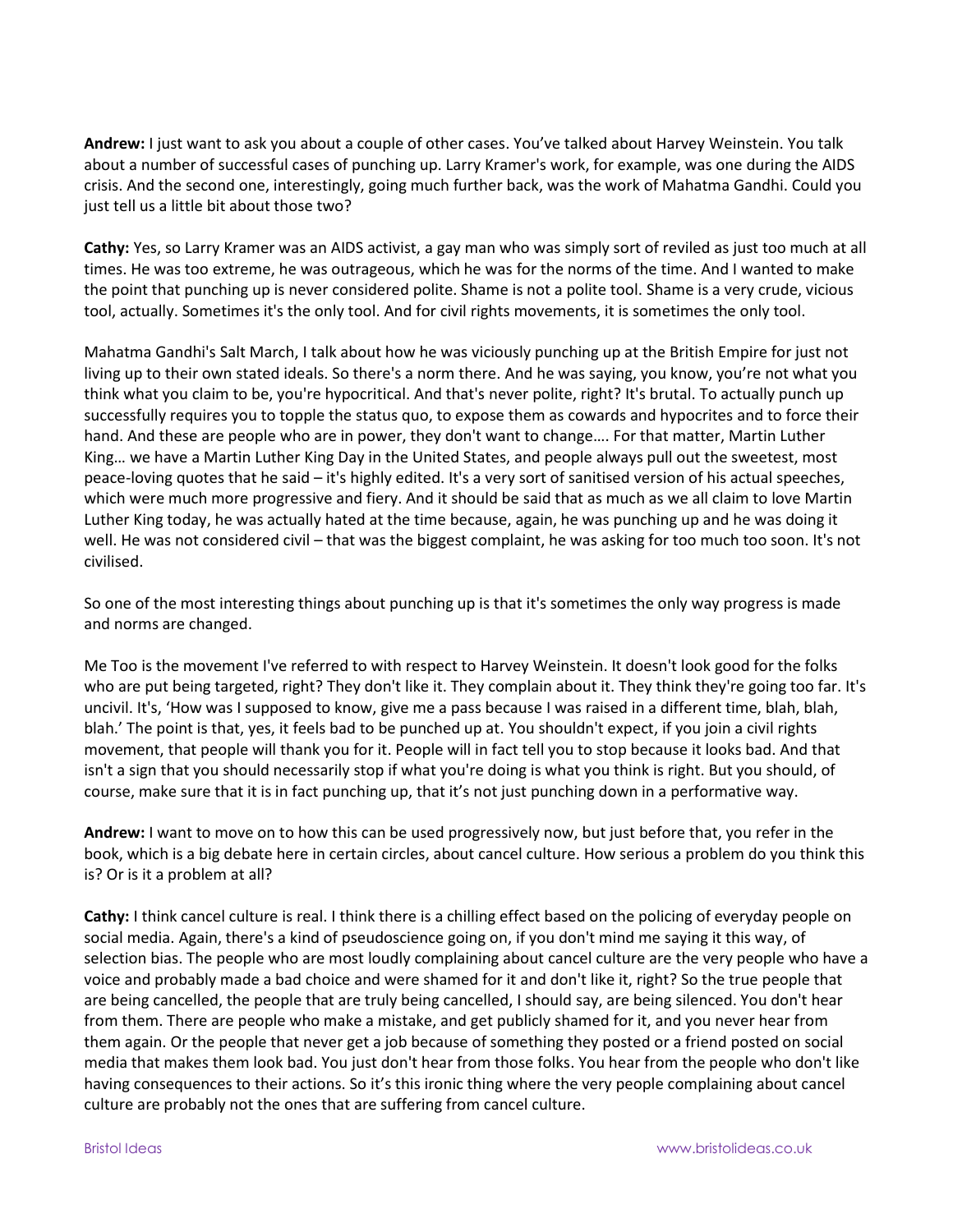I started a blog in 2010 and I really experimented with ideas. I was wrong half the time, people corrected me, and I thanked them. I said, 'Thank you for correcting me because it is a faster way to learn. And I'm going to come out tomorrow with another idea which might be wrong. And thank you for correcting me tomorrow if I'm wrong.' That's just not something I would do right now. I don't know anybody who would do that. Because the benefit of the doubt, the assumption of the benefit of the doubt, is no longer there because we have so many ways to be embarrassed and shamed for making mistakes that we know will live with us forever. I do think cancel culture is real, but I don't think it's being represented by the complaints about it.

**Andrew:** I think one of the problems with social media is that ability to trawl back and see things that have been said a long time ago. I'm just absolutely thankful that it wasn't around when I was younger, for example, because of the kinds of things that I know I said, which were not, I don't think, particularly dangerous or whatever, but you might not wish to be reminded of them sometimes. And the implications are just so, so intense now, I think. So how do we use shame in a positive way? Presumably you've got to be really careful how you use it. You've got to be sure you don't victimise people.

**Cathy:** Yes. Well, look, there's two levels that I'm going to give advice. The first level is individual. I will advise people to recognise shame when it's happening. So this is a lens through which to see shame. I want to think punching up, punching down, is it bullying, is it appropriate, will it work? I want you to analyse that before you engage, or even analyse it when you see it happening to other people and go to the defence of somebody who's punched down on, but also just don't punch down on people yourself, including your children, by the way. Don't shame your children for something they can't control like their body. Very basic things like that. Don't try to control your child's eating. That is inherently shaming and punching down.

So individually speaking, I would say aim higher. Just as important, I think, because I want to aim higher, I'm not trying to blame people for falling victim to the purposeful design, the intentional design of social media, if it's happening to you, it's because you're on social media. It's like you're a pawn in their game. They've gotten you to work for free for them. So I really want to aim higher. And I want to say social media has to be designed better. I want to say that our prison system in the States is inherently a shaming machine. Our welfare system is a shaming machine. Our rehab system is a shaming machine. People who have the power to design institutions, they must design institutions to avoid punching down shame.

And I have this handy way of thinking about that which comes from Donna Hicks, who is a really interesting woman who negotiates peace treaties and reconciliation conversations after wars. She has this list of dignity violations, and she claims that people need to sort through the dignity violations that they experienced before they can go on to a peace treaty. I feel like the dignity violations as a list really encapsulates quite well the signs that your institution is punching down, is inherently shaming. And so what we want to do is design institutions to avoid the dignity violations. And so that's the more important, specific call I'd have for people who read the book is that if you are part of the design of a system or of an institution, avoid dignity violations, because it's going to improve that shaming situation.

**Andrew:** And I think this is also critically important to what you talk about towards the end of the book, about having the basic services that a good society should have, the free childcare, the decent education, a roof over your head, a job, the chance to work, and even when the jobs aren't there for some people having some kind of guaranteed income programme.

**Cathy:** From my perspective, the inherently undignified situation of being deeply impoverished is something we can and should avoid. We should take it upon ourselves to control it. And we have that capacity. We just simply